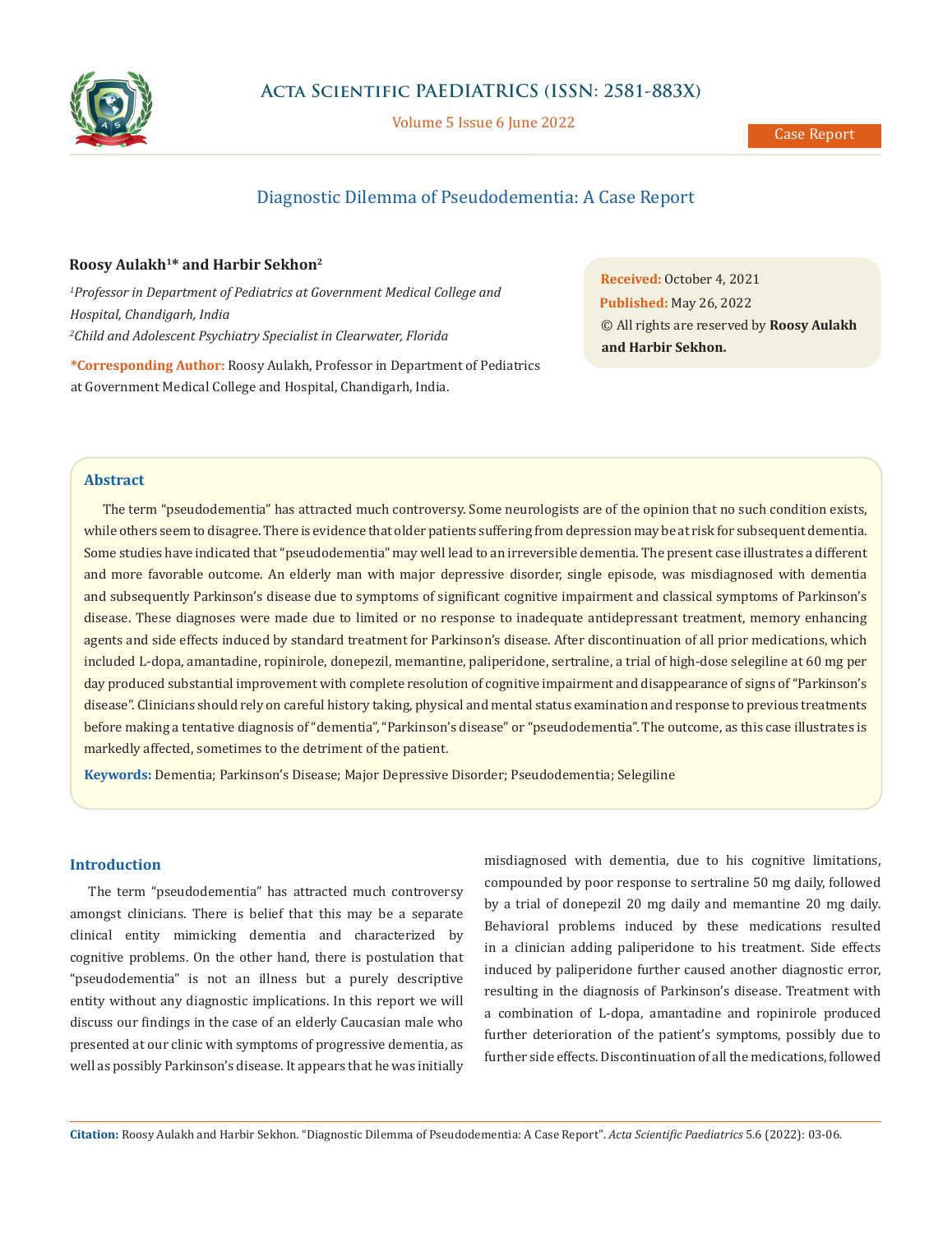by initiation of selegiline, titrated to high-dose selegiline therapy at 60 mg per day produced marked cessation of all symptoms, and restoration of cognition. The patient has been stable on selegiline at 40 mg per day for the past year.

### **Case Report**

The patient, a 72-year-old Caucasian male presented at our clinic with complaints of poor motivation, memory problems, insomnia, restlessness, tremor and difficulty with walking. At the time his medications included L-dopa, amantadine, memantine and paliperidone. He was a widower and lived alone. He did not endorse any prior history of neurological problems, strokes, psychiatric disorders or medical ailments. He did have a history of alcohol abuse but stopped drinking completely approximately one year prior to his visit, at the recommendation of his primary care physician.

He initially presented to his primary care physician with heightened concerns about his difficulties with his memory. He also endorsed poor motivation and inability to "carry on with life". He lived alone, having lost his wife 6 years earlier. He did not have much contact with his extended family, and no longer enjoyed leisure activities including his daily game of golf. A Mini-Mental Status exam administered at the time indicated mild to moderate cognitive impairment. He was given a trial of sertraline 25 mg daily for 2 months with no improvement. This was subsequently increased to 50 mg daily for another month, at which he reported further deterioration in his memory and increased restlessness. Paliperidone 3 mg at night along with donepezil 10 mg daily was then added to his medication regimen. At follow-up he was found to have increased problems with recent and remote memory, motivation, with anhedonia, poor sleep, tremor, mild cogwheel rigidity and a festinate shuffling gait. Lab testing done on the patient including a CBC, CMP, thyroid profile, liver profile, serum folate, B12, vitamin D 3, RPR levels and urine toxicology were all normal. The patient was then referred by his primary care physician to a neurologist for further evaluation and treatment. He was subsequently diagnosed with Parkinson's disease and placed on L-dopa 300 mg daily increased over 2 months to 600 mg daily. No improvement was noted, at which time donepezil was discontinued. Amantadine 200 mg daily was added to his medication regimen, along with memantine 20 mg daily. Surprisingly he was continued on paliperidone increased to 6 mg daily. He was noted

 $04$ 

to be markedly confused, with further deterioration in his memory, mood, motivation and sleep. Further testing done included repeat liver functions and Serum copper/ceruloplasmin levels which were normal. An MRI of the brain showed mild generalized atrophy, and an EEG which was normal.

He opted to seek a second opinion on the recommendation of his primary care physician and presented to our clinic with significant complaints of confusion, memory impairment, loss of interest in life, restlessness, difficulties with performing daily activities of living, insomnia and problems with his gait. Upon first examination he was noted to be mildly sedated, a little confused with a monotonous voice. He was fairly well oriented but with significant disturbance in immediate, recent and remote memory. He showed little interest in cognitive testing and a Mini-Mental Status exam indicated 16 out of 30 points. His affect was flat and expressionless and his mood was apathetic and depressed and congruent with his affect. His thought processes were somewhat disorganized and tangential. He was not delusional. He did not exhibit any hallucinations. His insight and judgment appear to be compromised.

Neurological examination revealed no clear deficits in his cranial nerves II through XII. His muscle tone short symmetrical mild cogwheel rigidity. His reflexes were bilaterally depressed. Babinski was negative.

He exhibited a mild pin-rolling tremor. He walked with slow shuffling steps and had some difficulty with his balance. Romberg test was negative and there was no evidence of cerebellar dysfunction.

With his full informed consent his medications were tapered off and discontinued over 2 weeks. After careful deliberation regarding a robust SSRI retrial vs Selegiline, he opted for treatment with Selegiline. He was placed on a tyramine free diet and advised to maintain complete sobriety with his use of alcohol, which he had stopped completely approximately 6 months prior to his visit with us. He was then placed on selegiline 20 mg daily and followed up in 2 weeks with no significant improvement in his cognition or mood. It was noted that his affect was more appropriate, and his rigidity and tremor had decreased. Selegiline was increased to 40 mg daily and further follow up visit arranged in 2 weeks with no significant changes. Subsequently he was placed on selegiline at 60 mg daily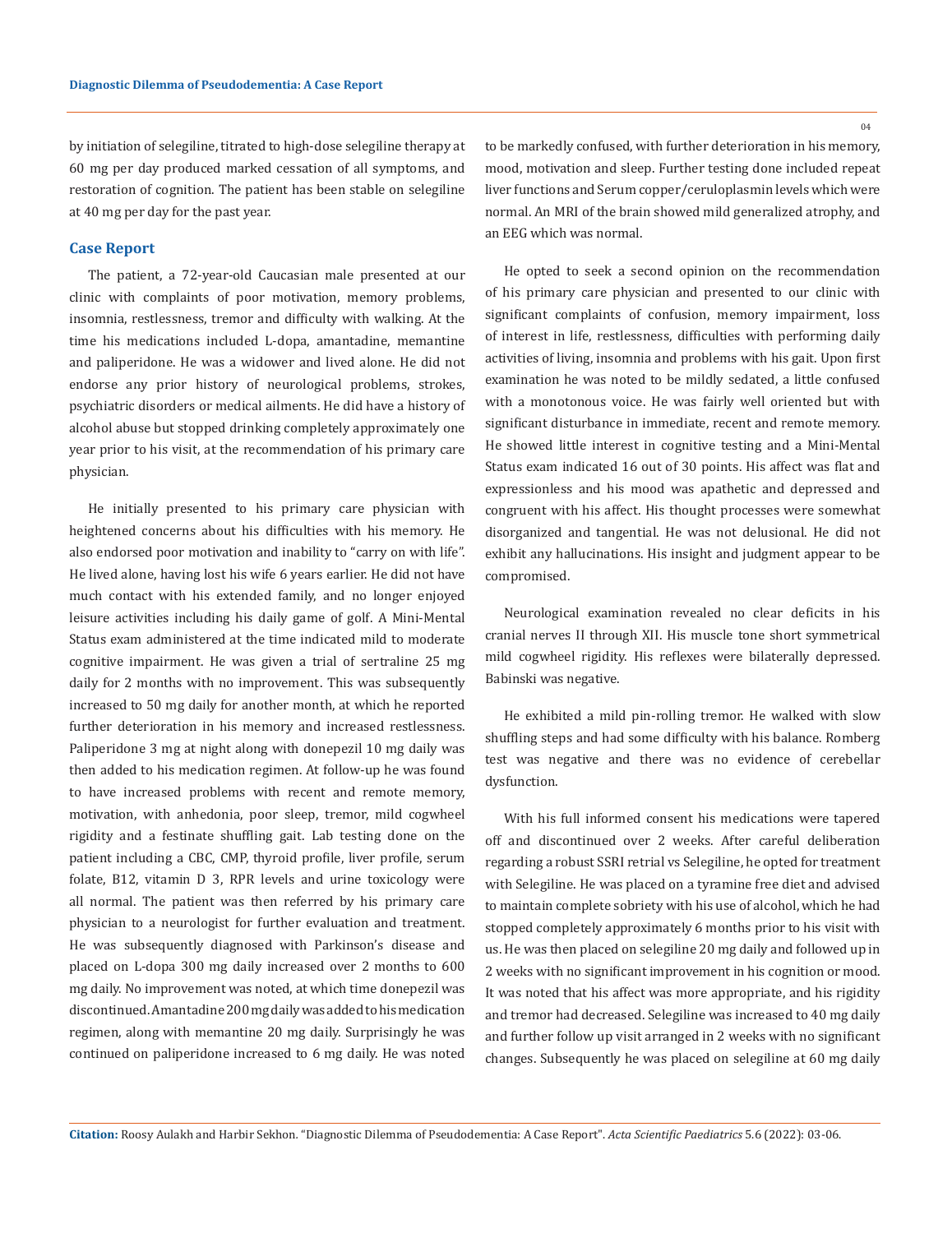and seen in another 2 weeks. At that time, he was noted to be quite alert and active and cheerful. His cognitive functioning seemed to have returned to normal with a score of 28 out of 30 on the Mini-Mental status examination.

Cogwheeling rigidity, tremor and shuffling gait had disappeared. He was sleeping much better and showed good motivation. He continued to maintain sobriety, was able to perform all activities of daily living, and develop a more social lifestyle including returning to his leisure activities, especially golf.

In follow up at 1-month intervals for the next 1 year he continued to be stable on selegiline, reduced to 40 mg daily with complete sobriety from alcohol and no other medications.

### **Discussion**

This case illustrates the difficulties faced by clinicians with stereotyping older patients with a recognizable neurological disease. The patient's major depressive disorder was misdiagnosed with dementia due to inadequate trial of sertraline, followed by side effects induced by paliperidone and donepezil. Unfortunately, his symptoms then appeared to be more consistent with Parkinson's disease due to adverse side effects of his medications. Treatment with L-dopa, amantadine, memantine produced no benefit. Discontinuation of all the medications followed by the judicious use of high-dose selegiline with a precaution of tyramine free diet produced significant resolution of all his symptoms and an ability to return to "normal functioning" and enjoyment of daily life. Clinicians should be very aware of the need to do a thorough medical examination and history taking to make a proper diagnosis in our ever-increasing geriatric population. Inadequate trial of a medication, in this case sertraline, can lead to a wrong diagnosis of dementia, further compounded by another wrong diagnosis of Parkinson's disease due to iatrogenic side effects of medications. The term "pseudodementia" may not adequately describe a medical illness but is clearly a syndrome or condition encountered by us, the proper diagnoses and treatment of which, can rapidly restorative patient to normalcy and reduce overall morbidity [1-15].

### **Conclusion**

Clinicians should rely on careful history taking, physical and mental status examination and response to previous treatments before making a tentative diagnosis of "dementia", "Parkinson's disease" or "pseudodementia". The outcome, as this case illustrates is markedly affected, sometimes to the detriment of the patient.

#### **Bibliography**

- 1. [Post F. "The management and nature of depressive illness in](https://pubmed.ncbi.nlm.nih.gov/4342641/)  [late life: a follow through study".](https://pubmed.ncbi.nlm.nih.gov/4342641/) *British Journal of Psychiatry*  [121 \(1972\): 393-404.](https://pubmed.ncbi.nlm.nih.gov/4342641/)
- 2. [Murphy E. "The prognosis of depression in old age".](https://pubmed.ncbi.nlm.nih.gov/6839065/) *British [Journal of Psychiatry](https://pubmed.ncbi.nlm.nih.gov/6839065/)* 121 (1983): 393-404.
- 3. [Knoll J. "Selective inhibition of B type monoamine oxidase".](https://pubmed.ncbi.nlm.nih.gov/887501/)  [in the brain: a drug strategy to improve the quality of](https://pubmed.ncbi.nlm.nih.gov/887501/)  [life in senescence". In: Weverling JA, ed](https://pubmed.ncbi.nlm.nih.gov/887501/) *Polish Journal of Pharmacology* [29.3 \(1997\): 233-246](https://pubmed.ncbi.nlm.nih.gov/887501/)*.*
- 4. Georgotas A., *et al*. "Deprenyl and tocopherol antioxidative therapy of parkinsonism".
- 5. Elsworth JD., *et al*. "Deprenyl administration in man: a selective monoamine oxidase B inhibitor without the 'cheese effect". *Psychopharma*
- 6. [Dobie DJ. "Depression, dementia, and pseudodementia".](https://pubmed.ncbi.nlm.nih.gov/12111672/)  *[Seminars in Clinical Neuropsychiatry](https://pubmed.ncbi.nlm.nih.gov/12111672/)* 7 (2002): 170-186.
- 7. [Lamberty GJ and Bieliauskas LA. "Distinguishing between](https://www.sciencedirect.com/science/article/abs/pii/088761779390032V)  [depression and dementia in the elderly: a review](https://www.sciencedirect.com/science/article/abs/pii/088761779390032V)  [of neuropsychological findings".](https://www.sciencedirect.com/science/article/abs/pii/088761779390032V) *Archives of Clinical [Neuropsychology](https://www.sciencedirect.com/science/article/abs/pii/088761779390032V)* 8 (1993): 149-170.
- 8. Weytingh MD., *et al*[. "Reversible dementia: more than 10% or](https://pubmed.ncbi.nlm.nih.gov/7595679/)  [less than 1%? A quantitative review".](https://pubmed.ncbi.nlm.nih.gov/7595679/) *Journal of Neurology* 242 [\(1995\): 466-471.](https://pubmed.ncbi.nlm.nih.gov/7595679/)
- 9. [Clarfield AM. "The decreasing prevalence of reversible](https://pubmed.ncbi.nlm.nih.gov/14557220/)  [dementias: an updated meta-analysis".](https://pubmed.ncbi.nlm.nih.gov/14557220/) *Archives of Internal Medicine* [163 \(2003\): 2219-2229.](https://pubmed.ncbi.nlm.nih.gov/14557220/)
- 10. Hejl A., *et al.* ["Potentially reversible conditions in 1000](https://pubmed.ncbi.nlm.nih.gov/12235305/)  [consecutive memory clinic patients".](https://pubmed.ncbi.nlm.nih.gov/12235305/) *Journal of Neurology, [Neurosurgery, and Psychiatry](https://pubmed.ncbi.nlm.nih.gov/12235305/)* 73 (2002): 390-394.
- 11. Wells CE. "Pseudodementia". *[The American Journal of](https://pubmed.ncbi.nlm.nih.gov/453349/)  Psychiatry* [136 \(1979\): 895-900.](https://pubmed.ncbi.nlm.nih.gov/453349/)